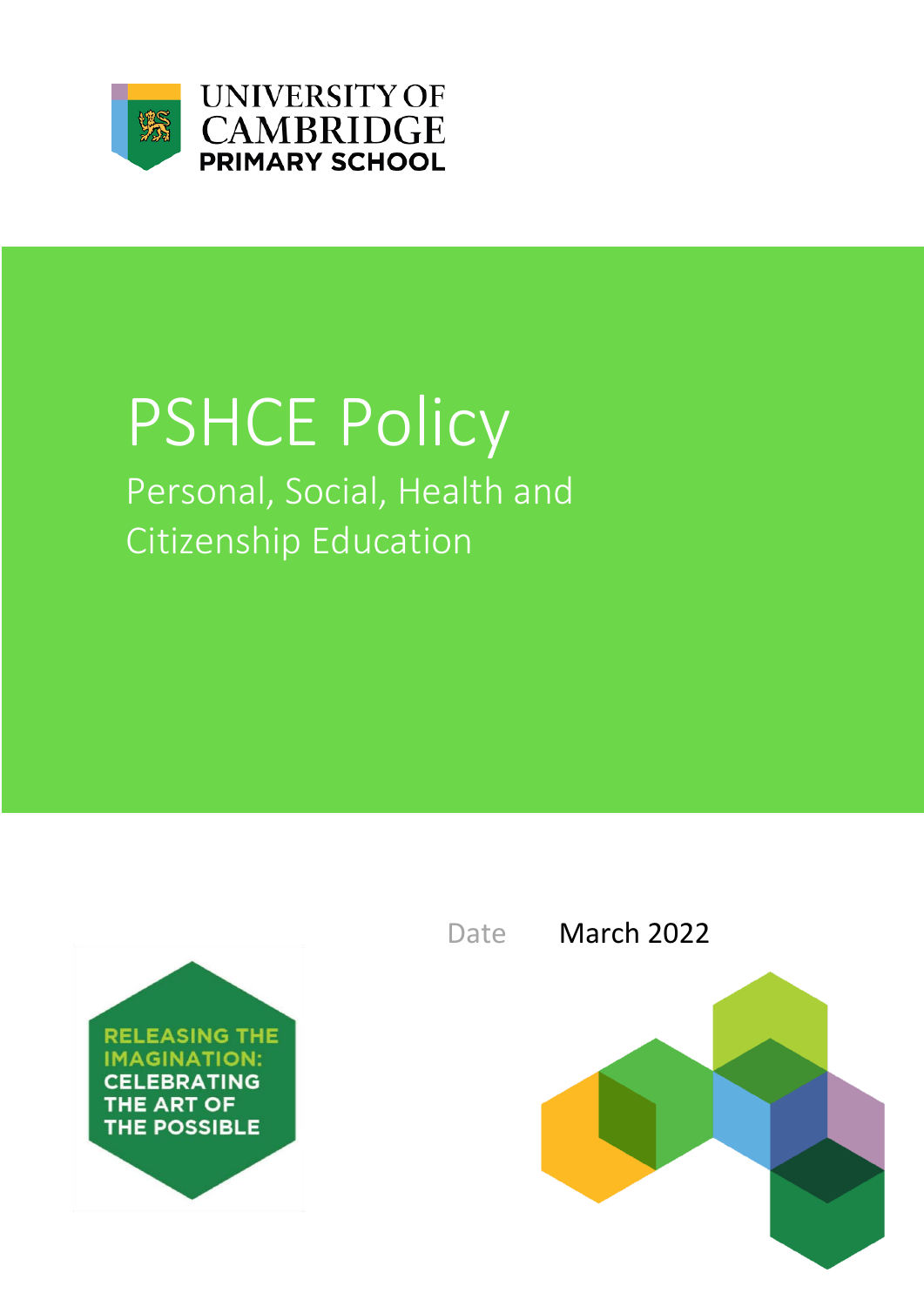# 1. Context

This policy supports a whole school approach to PSHE and Citizenship (PSHCE) in the curriculum, and throughout the life of the school and its community. It is consistent with current legislative frameworks and non-statutory guidance.

#### 1.1 Statutory Status of Relationships Education and Health Education

This policy takes account of the requirement that all schools with primary aged children must teach Relationships Education and Health Education from September 2020. We will teach these two statutory subjects in the context of our wider Personal, Social, Health and Citizenship Education (PSHCE) curriculum.

#### 1.2 Wider Context

Our approach to the teaching of PSHCE supports our duties relating to [Keeping Children Safe in Education,](https://assets.publishing.service.gov.uk/government/uploads/system/uploads/attachment_data/file/835733/Keeping_children_safe_in_education_2019.pdf)  [Equality Act 2010,](http://www.legislation.gov.uk/ukpga/2010/15/contents) SEND, championing the diversity strategy and Spiritual, Moral, Social and Cultural (SMSC) development. It also supports us in meeting the standards set out by [OfSTED](https://assets.publishing.service.gov.uk/government/uploads/system/uploads/attachment_data/file/843108/School_inspection_handbook_-_section_5.pdf) in relation to 'Behaviour and Attitudes' and 'Personal Development'.

#### 1.2.1 Related Policies

This policy acts as an overarching policy for theme-specific policies and guidance in the following areas: Anti-bullying, Relationships and Health education, Science, Lunch Policy and Physical Education Policy. These policies include more detailed explanation of how these themes will be delivered.

It is also linked to and is taught in the context of the following policies: Behaviour, Safeguarding, Antibullying, SEND, Diversity Strategy, Health and Safety, ICT/Computing (including E-safety & Acceptable Use policy), Science.

#### 1.2.2 Duty to Promote Wellbeing

[The Education and Inspections Act 2006](http://www.legislation.gov.uk/ukpga/2006/40/contents) places a requirement on schools to promote pupils' wellbeing (as defined in the [Children Act 2004\)](https://webarchive.nationalarchives.gov.uk/20130403214153/https:/www.education.gov.uk/publications/eOrderingDownload/DFES-0036-2007.pdf) as well as their academic achievement. It also includes a duty to support community cohesion. We are committed to promoting the health and wellbeing of children and of the whole school community, and fully recognise the significant connection between wellbeing and learning. PSHCE is a significant part of our response to these duties.

#### 1.2.3 National Curriculum

The National Curriculum states that all schools must provide a curriculum that is broadly based, balanced and meets the needs of all pupils. It must also:

'promote the spiritual, moral, cultural, mental and physical development of pupils at the school and of society, and prepare pupils at the school for the opportunities, responsibilities and experiences of later life.'

#### 1.3 Our beliefs about PSHCE

We believe that PSHCE has the power to enhance the health and wellbeing of all children, their families and the whole school community. It has a positive influence on the ethos, learning and relationships throughout the school. It is central to our values and to achieving our school's aims.

PSHCE helps children to develop the knowledge, understanding, skills and attitudes they need to live confident, healthy, independent lives, now and in the future, as individuals, citizens, workers and possible parents. It is embedded within wider learning to ensure that children learn to develop resilience and healthy relationship skills, which they will practise and see enacted in the school environment.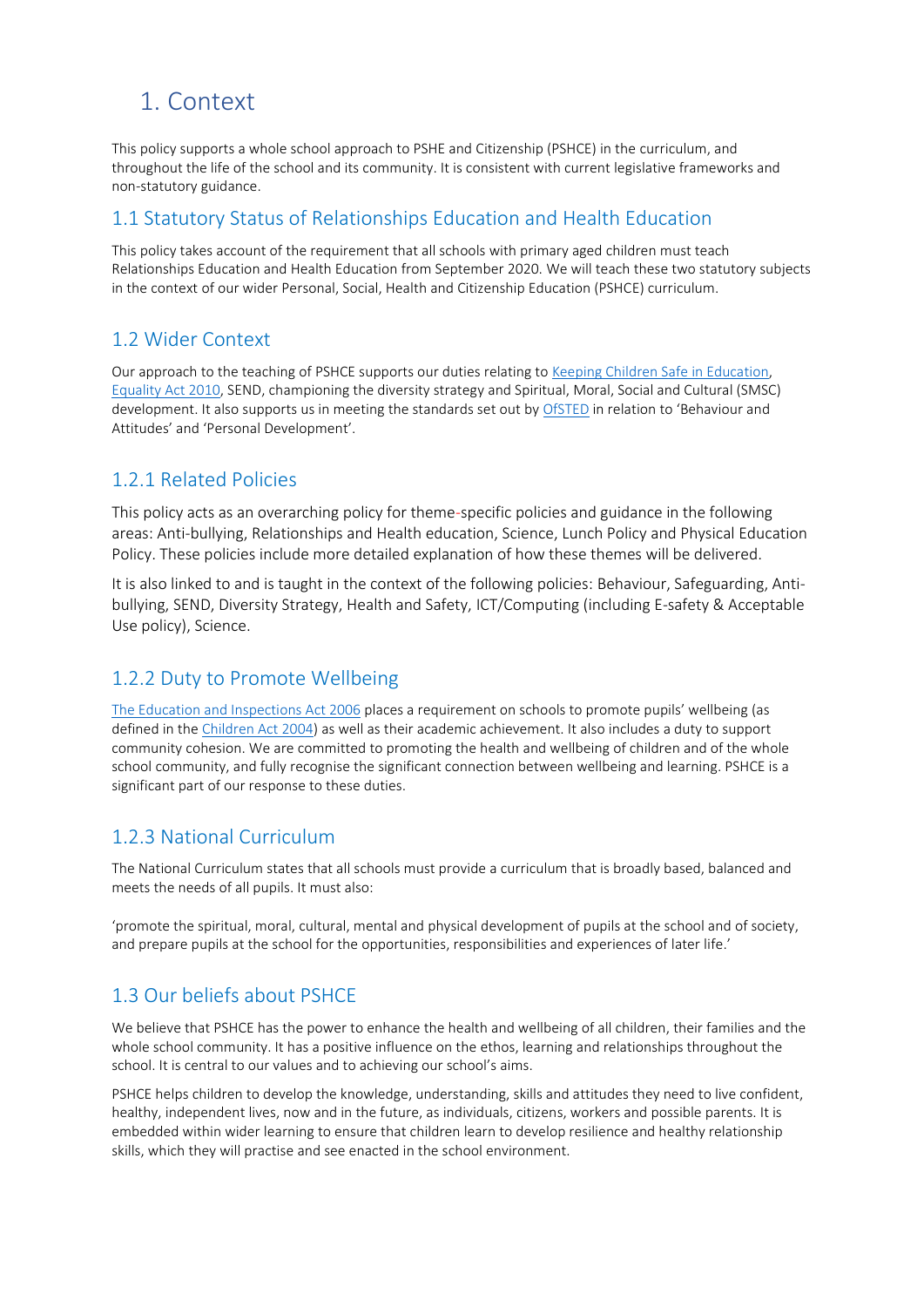#### 1.4 Defining PSHCE

We will use 'Personal, Social, Health and Citizenship Education' (PSHCE) as an umbrella term for all aspects of practice and learning in our school associated with wellbeing and health. A significant part of our PSHCE provision will be accessed through the planned, taught curriculum. Our PSHCE curriculum is supported by whole school enrichment activities.

Many aspects of our PSHCE provision are statutory from Sept 2020, as part of Relationships Education and Health Education. However, there are other areas which we consider important for our children e.g. Road Safety and Financial Education. These areas are not statutory, but we will teach them in the wider context of our PSHCE provision to meet the needs of our children.

We do not seek to teach Relationships Education and Health Education as separate subjects, but integrated through the topics we cover in our broader PSHCE programme.

## 2. Vision and Aims

- 2.1 Vision of the school: to develop compassionate citizens who are articulate, knowledgeable, collaborative, creative and interculturally minded.
- 2.2 Embracing Diversities & Ensuring Inclusion: We want *everyone* to feel welcome and included. We have an ambitious vision to nurture children to become active and compassionate citizens.
- 2.3 Vision of the subject: to nurture respectful and compassionate children who are confident about their own personal health and safety, aware of how to be a proactive member of society and be a positive citizen of our diverse global community.



#### 2.4 Aims of this policy:

The aim of our PSHCE Policy is to ensure quality and consistency in our approach to all aspects of PSHCE in our school. This includes our whole school approach to promoting health and wellbeing, as well as the curriculum.

The policy aims to:

- explain the central role PSHCE plays in the life of the school and in children's learning, within the context of national and local guidance
- provide guidance to members of staff in all roles about their responsibilities in relation to PSHCE
- ensure that the entire school community understands the role of PSHCE in the ethos of the school
- ensure a consistent approach to planning and delivering PSHCE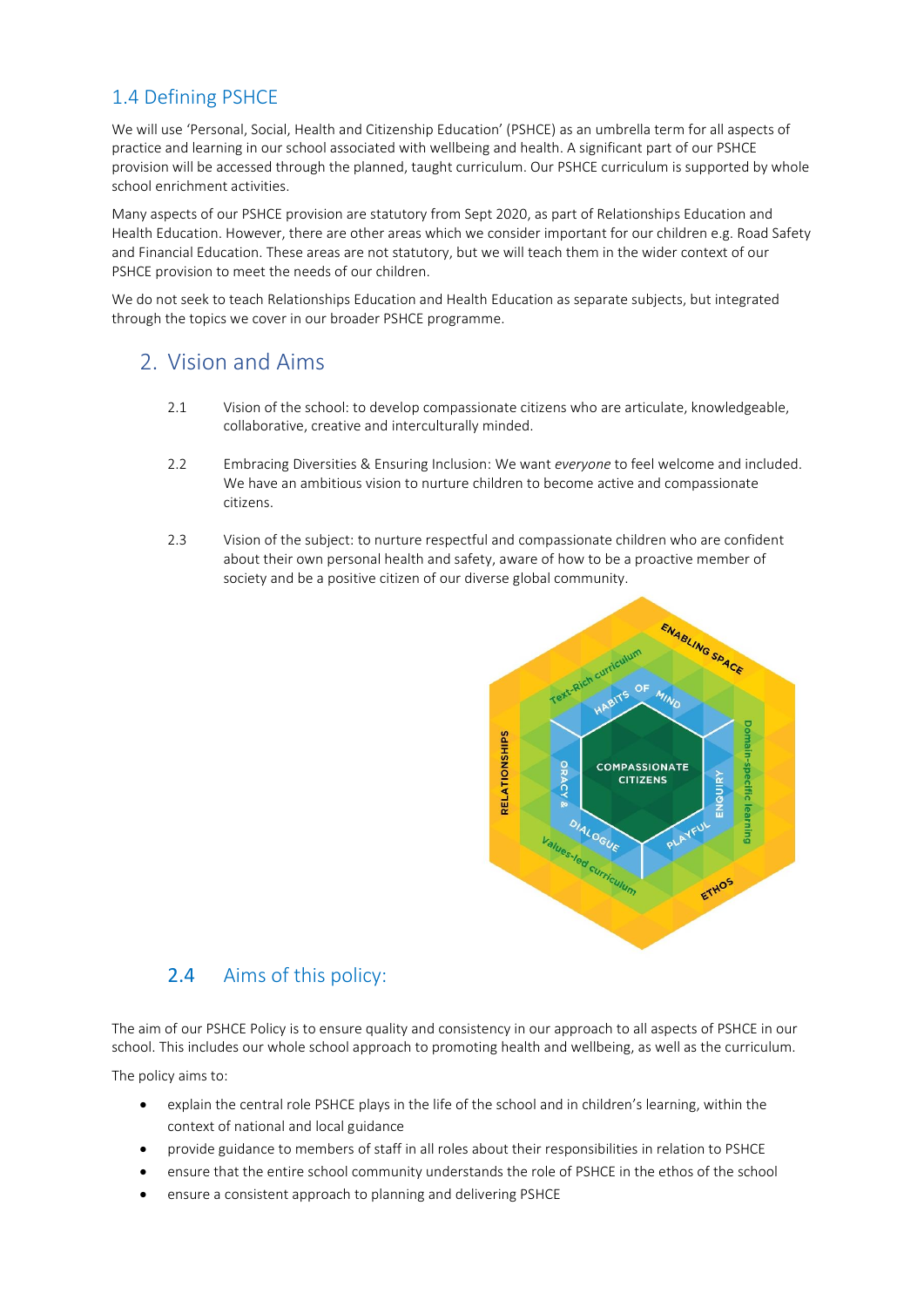- ensure that children receive an entitlement curriculum with progression and a high quality experience of teaching and learning
- ensure that staff have the knowledge, understanding and skills to teach the PSHCE curriculum
- promote partnership work with parents/carers to support children's learning and development in PSHCE, health and wellbeing
- support children's involvement in reviewing and developing work related to PSHCE and Healthy Schools
- enable the assessment of children's learning in line with local and national guidance
- ensure the continuing development as a healthy school
- provide guidance about the criteria for selecting and using high quality resources
- provide guidance to help ensure the quality of methodology and approaches to teaching and learning in PSHCE
- support the PSHCE leader in monitoring, reviewing and developing practice.

# 3. Curriculum

Our aims for PSHCE are:

- To enhance skills for communication, empathy and healthy relationships which underpin success both in learning and positive relationships.
- To support the development of resilience, self-esteem, self-efficacy and aspiration.
- To offer accurate and relevant knowledge to support decisions about personal wellbeing and health.
- To explore the relevance of knowledge for personal situations and decision making.
- To offer opportunities to explore, clarify and if necessary challenge, their own and others' values, attitudes, beliefs, rights and responsibilities.
- To offer the skills and strategies they need in order to live healthy, safe, fulfilling, responsible and balanced lives.

#### 3.1 Our PSHCE Curriculum

Our PSHCE and Citizenship programme (which is covered through the taught curriculum and our wider provision) includes teaching and learning within the following strands and themes:

Myself and My Relationships: including My Emotions, Beginning and Belonging, Anti-bullying, Family and Friends and Managing Change.

Healthy and Safer Lifestyles: including Personal Safety, Digital Lifestyles, Drug Education, Relationships and Sex Education, Healthy Lifestyles and Managing Safety and Risk (including Road Safety).

Citizenship: including Diversity and Communities, Rights, Rules and Responsibilities and Working Together.

Economic Wellbeing: including Financial Capability.

#### 3.2 Curriculum organisation

The DfE guidance for Relationships Education and Health Education require that the curriculum is organised in such a way that:

- 'Effective teaching ...will ensure the core knowledge is broken down into units of manageable size and communicated clearly to pupils, in a carefully sequenced way within a planned programme of lessons.'
- 'Opportunities to practise applying and embedding new knowledge so that it can be used confidently and skilfully in real life situations.'

We recognise the increased importance of PSHCE within our timetable, now that Relationships Education and Health Education have become statutory. We will ensure that it has equal status with other foundation subjects in the curriculum.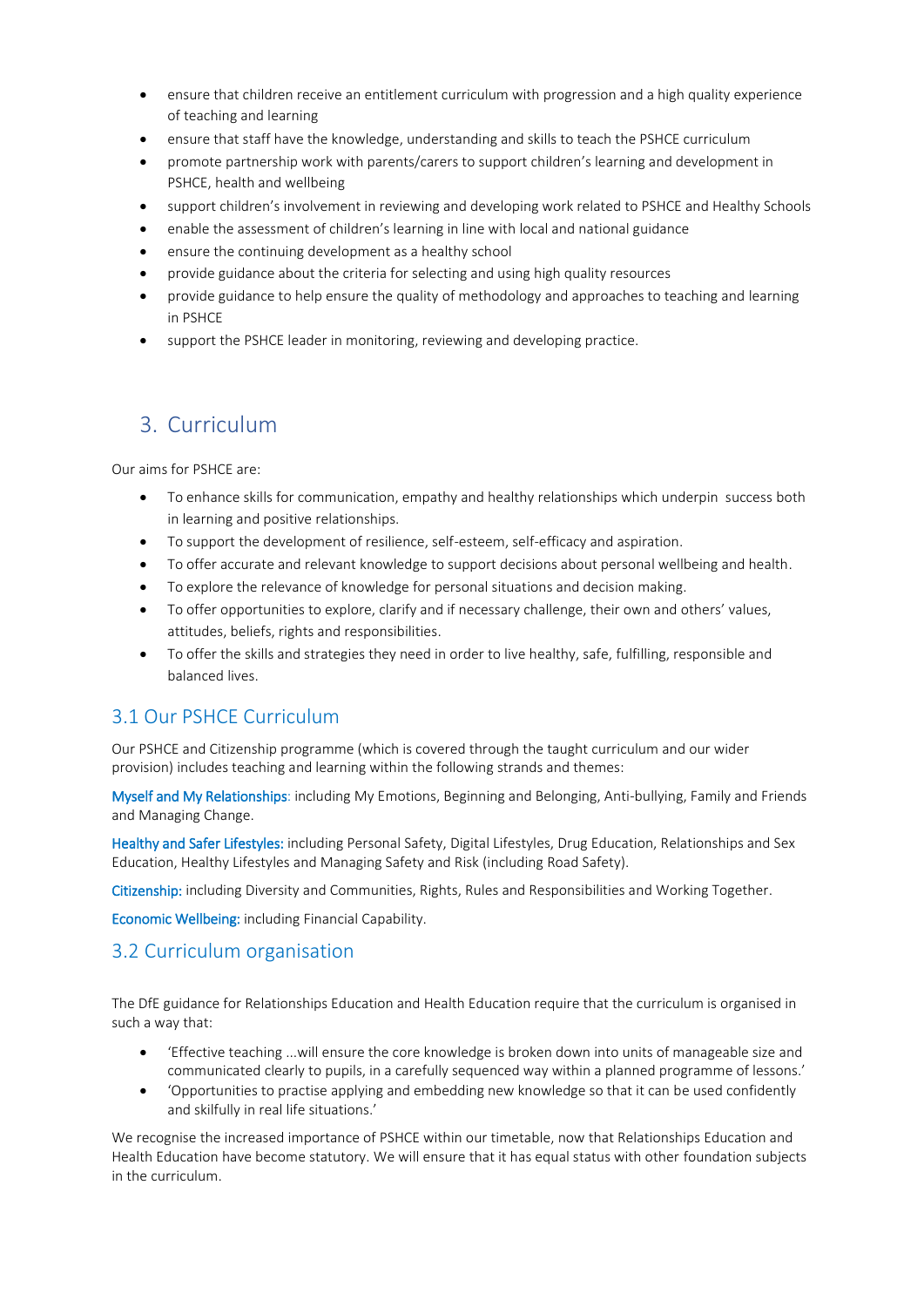Children receive their entitlement for learning in PSHCE through a progressive, spiral curriculum. Our PSHCE programme is taught through a variety of opportunities for children of all ages, including:

- designated timetabled lessons in PSHCE
- subjects across the curriculum, e.g. science, English, RE, History, Design Technology
- enrichment weeks/days, e.g. Anti-bullying week, neurodiversity week, Health week
- visitors
- residential and day visits, e.g. trip to Bawdsey Manor, visit to museums
- assemblies on our school's values
- small group interventions, e.g. social skills groups.

We recognise that PSHCE is best taught by adults who know our children well. PSHCE will primarily be taught by the class teacher, supported by other members of staff where appropriate.

#### 3.3 Inclusion, Equality and Diversity

We promote the needs and interests of all pupils, inclusive of gender, culture, identity and neurodiversity. Our approaches to teaching and learning take into account the neurodiversity, age, readiness and cultural backgrounds of the children to ensure that all can access the PSHCE curriculum.

In relation to those with special educational needs, we will review our PSHCE programme to ensure that appropriate provision is made. When working with children with additional needs we consider:

- their level of vulnerability
- their need to develop assertiveness and their sense of self
- the need to involve all staff and carers in policy development, planning and training
- the need for a range of approaches to teaching and learning to ensure they are genuinely inclusive
- sources of support for pupils.

In relation to ethnicity, religion and cultural diversity, we value the different backgrounds of our children and, in acknowledging and exploring different views and beliefs, seek to promote respect and understanding.

We are particularly aware of our duties under the Equalities Act and will ensure that all children with protected characteristics, or whose family members may have protected characteristics, see themselves reflected in our PSHCE provision. We will achieve this by careful selection of teaching resources, case studies and children's fiction.

The protected characteristics are: age, disability, gender identity, marriage and civil partnership, pregnancy and maternity, race, religion or belief, sex and sexual orientation.

We recognise that PSHCE is a prime location for proactive teaching of skills relating to empathy, acceptance and respect for diversity.

We promote social learning and expect our pupils to show a high regard for the needs of others. PSHCE is an important vehicle for addressing both cultural and gender issues and for promoting equal opportunities and access for all.

#### 3.4 Confidentiality and Safeguarding

The teaching of high quality PSHCE supports us in delivering our statutory duties relating to Safeguarding. We recognise that many areas of PSHCE will prompt children to reflect on their own families, relationships and personal experiences. We know that, for some children, this will highlight disparities which may cause them to seek help from trusted adults in school.

Staff will build safe learning environments though the creation of Ground Rules specific to PSHCE. Staff will use distancing techniques such as puppets, case studies and children's fiction to make direct talk about home circumstances less likely in a whole class teaching situation.

Adults will ensure that children understand what they may and may not keep confidential.

If visitors are working in a classroom or other teaching situation, they will follow the school's policies/guidance on confidentiality and on safeguarding, and other relevant school policies.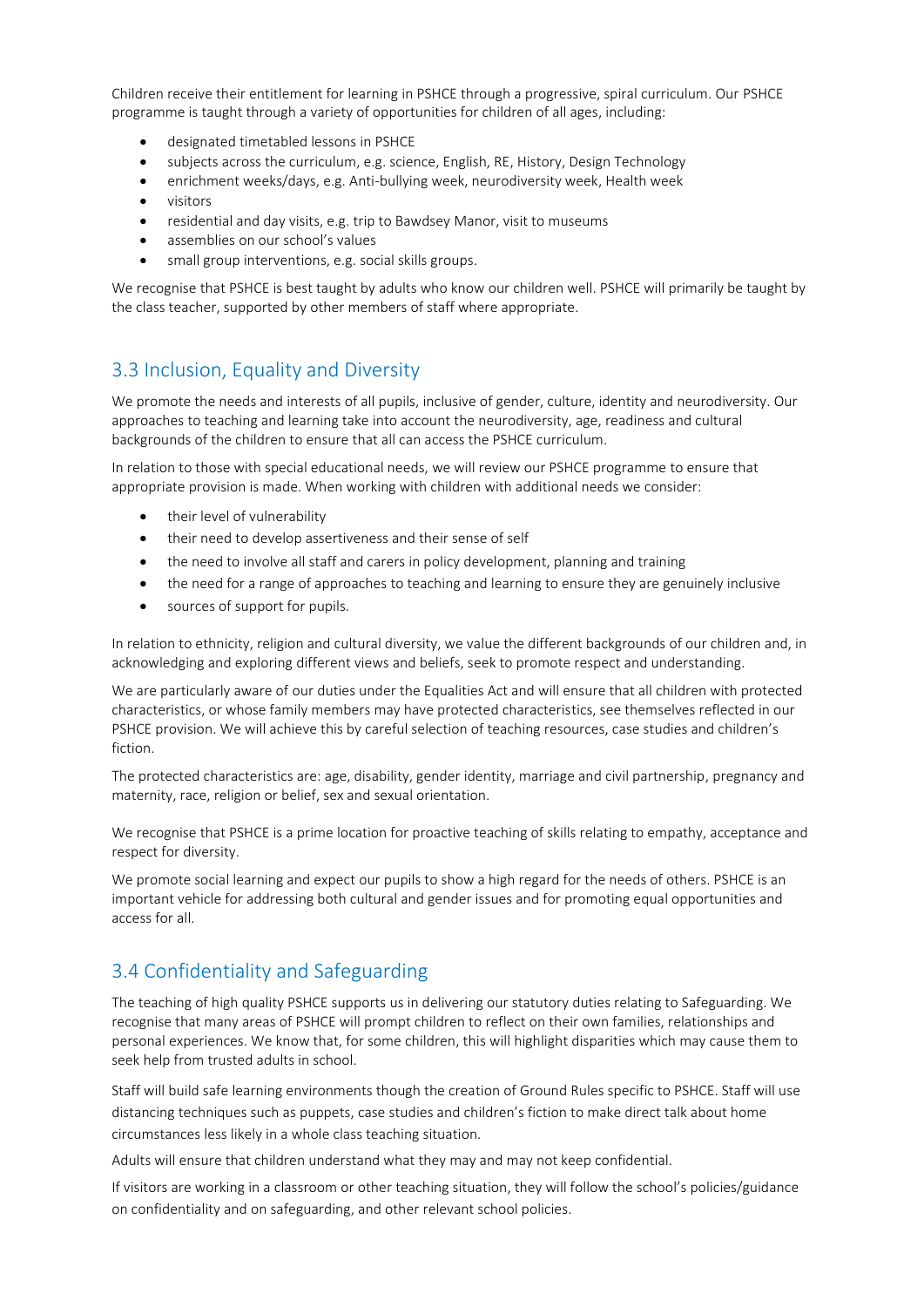All staff are aware of the Safeguarding and Child Protection procedures and will report disclosures or concerns to the Designated Safeguarding Lead (DSL) immediately.

# 4 Pedagogical approach

A wide range of methodology is used in teaching the PSHCE curriculum. The focus is on interactive learning, and approaches include: Circle Time, whole class discussion, social skills games and activities, working in pairs/groups, drama and role play, use of puppets, use of story and picture books and use of technology. Many of these approaches also act as distancing techniques, enabling children to discuss issues without discussing personal experience.

Many of the approaches we use in PSHCE will also be employed in other areas of the curriculum to further develop communication, group work and debating skills.

#### Ground Rules

PSHCE is taught in a safe, non-judgemental environment where adults and children are confident that they will be respected. Teachers and children together develop ground rules, which ensure that every child feels safe and is able to learn in a supportive and caring environment.

#### Answering Questions

We acknowledge that sensitive issues will arise in PSHCE, as children will naturally share information and ask questions. When spontaneous discussion arises, it will be guided in a way that reflects the stated school aims and curriculum content for PSHCE. If a member of staff is uncertain about the answer to a question, or indeed whether they should answer it, they will seek guidance from the PSHCE leader. Questions may be referred to parents/carers if it is not appropriate to answer them in school. We may use a 'Question box', where questions may be asked anonymously.

When answering questions, we ensure that sharing personal information by adults, pupils or their families is discouraged. Where a question or comment from a pupil in the classroom indicates the possibility of abuse or risk of harm, teachers will pass this information to the Designated Safeguarding Lead (DSL), in line with school policy and procedures.

Further information about how we will answer questions about aspects of PSHCE such as Relationship Education, Sex Education (science) and Drug Education (health education) can be found in the specific policies for those areas.

#### 4.1 Curriculum Materials and Resources

We use primarily the Cambridgeshire Primary Personal Development Programme and the resources recommended within it when planning and delivering PSHCE.

We will avoid a 'resource-led' approach to delivering PSHCE, instead focusing on the needs of the children and our planned learning objectives. We will carefully select resources which meet these objectives. We will evaluate teacher resources before using them.

When PSHCE related resources are being used within other subject areas the same criteria are applied. This also applies to online resources, such as the use of websites and presentations.

We will use children's books, both fiction and non-fiction, extensively within our PSHCE programme. The same selection criteria apply, and teachers will always read and assess the books before using them to ensure they are appropriate for the planned work. They will also consider the needs and circumstances of individual children in the class when reading texts. The key texts we use are listed within the Cambridgeshire PDP Units of Work.

## 5 Assessment

We assess children's learning in PSHCE in line with approaches used in the rest of the curriculum. Children's learning is planned using learning objectives/making progress in statements, which are explained to the children, and we may negotiate success criteria with them at the start of each topic. We record children's work in PSHCE in their topic book and teachers keep a record in their responsive teaching journal.